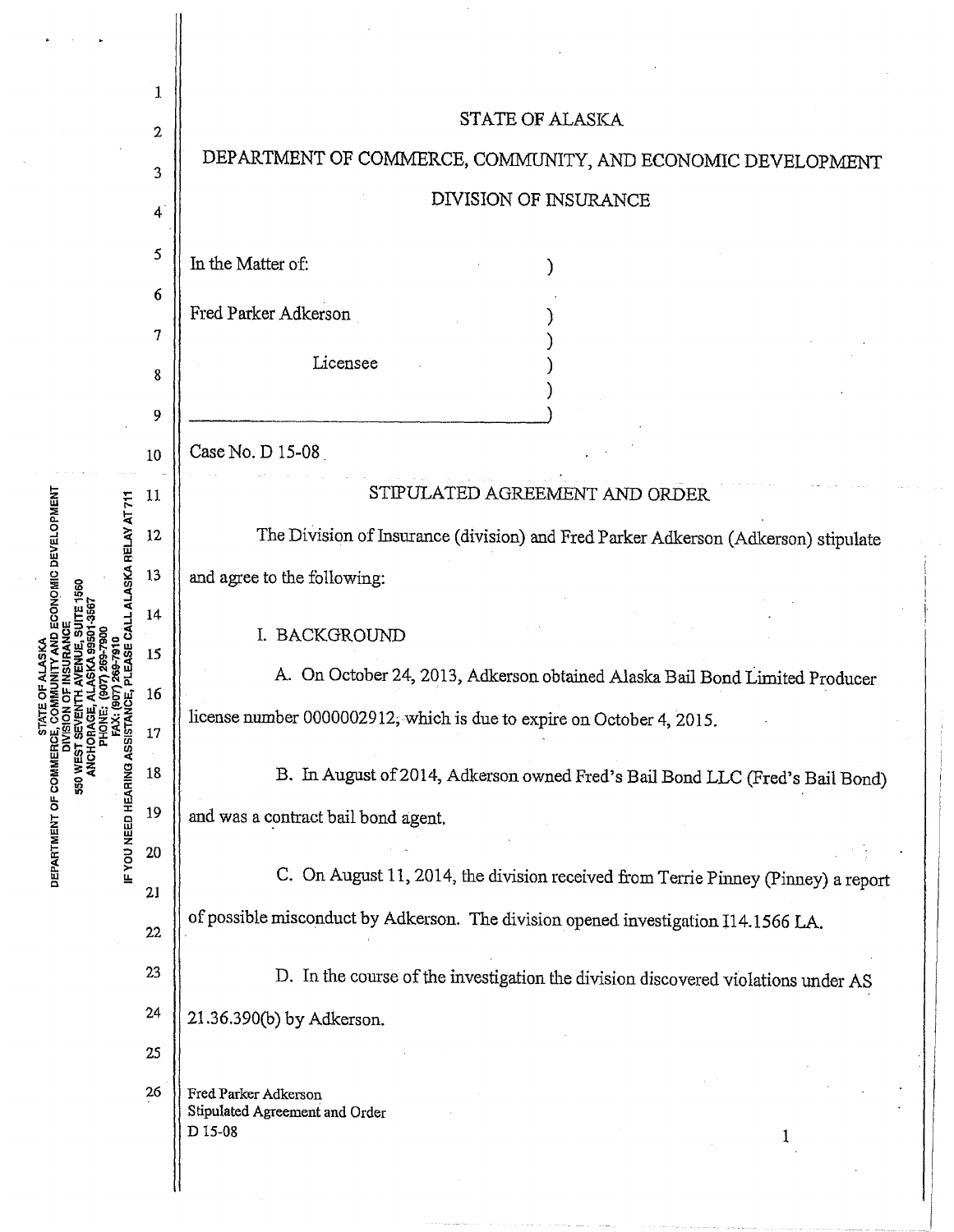MENT<br>T 711<br>T 711 Cl. <sup>~</sup>g D ECONOMIC DEVEL<br>CE<br>CE<br>DI-JSST<br>DI-JSST<br>DALL ALASKA RELA<br>ALL ALASKA RELA 2≩≤E&¥=A . <a:::>"'d,~(I) **STATE OF ALL STATE OF ALL STATE OF ALL STATE OF ALL STATE OF ALL STATE OF ALL STATE OF ALL STATE OF ALL STATE OF ALL STATE OF ALL STATE OF ALL STATE OF ALL STATE OF ALL STATE OF ALL STATE OF ALL STATE OF ALL STATE OF ALL** DEPAI<br>|<br>|F YO <sup>4</sup>  $\parallel$  termination from Adkerson dated July 28, 2014. In the termination letter, Adkerson advised <sup>5</sup> | Pinney that her employment with Fred's Bail Bond was terminated for her second occurrence  $6 \parallel$  of failing to report posted bonds and withholding fees associated with those bonds. Adkerson 7 stated in the letter that he was not going to report the theft to the Division of Insurance (though 8 AS 21.36.390(b) requires him to report such actions) or the District Attorney's office if Pinney 9 voluntarily surrendered her bail bond license to the State of Alaska. 10  $11$   $\parallel$  F. Pinney told the Division of Insurance that Adkerson had personally provided 12 || her with the termination letter. Pinney admitted to Investigator William Morris of her 13 culpability in the theft of premiums as alleged by Adkerson. 14 G. . On February 10, 2015, Adkerson was interviewed at the Division of. 15 Insurance by Investigator William Monis and Chief Investigator Alex Romero. In this 16  $\frac{17}{17}$  interview, Adkerson said he did compose the termination letter that was provided to Pinney  $\parallel$  and that he did not notify the Division of Insurance of the alleged theft of premium by Pinney. 19  $\parallel$  M. The parties agree that paragraphs E through G establish that Adkerson <sup>20</sup>  $\parallel$  committed insurance code and administrative violations under AS 21.36.390(b). 21 22 23 24 25 26 **Fred Parker Adkerson** Stipulated Agreement and Order  $D$  15-08 2

3 E. On August 11, 2014, Pinney provided to the Division of Insurance a letter of

1

2

I-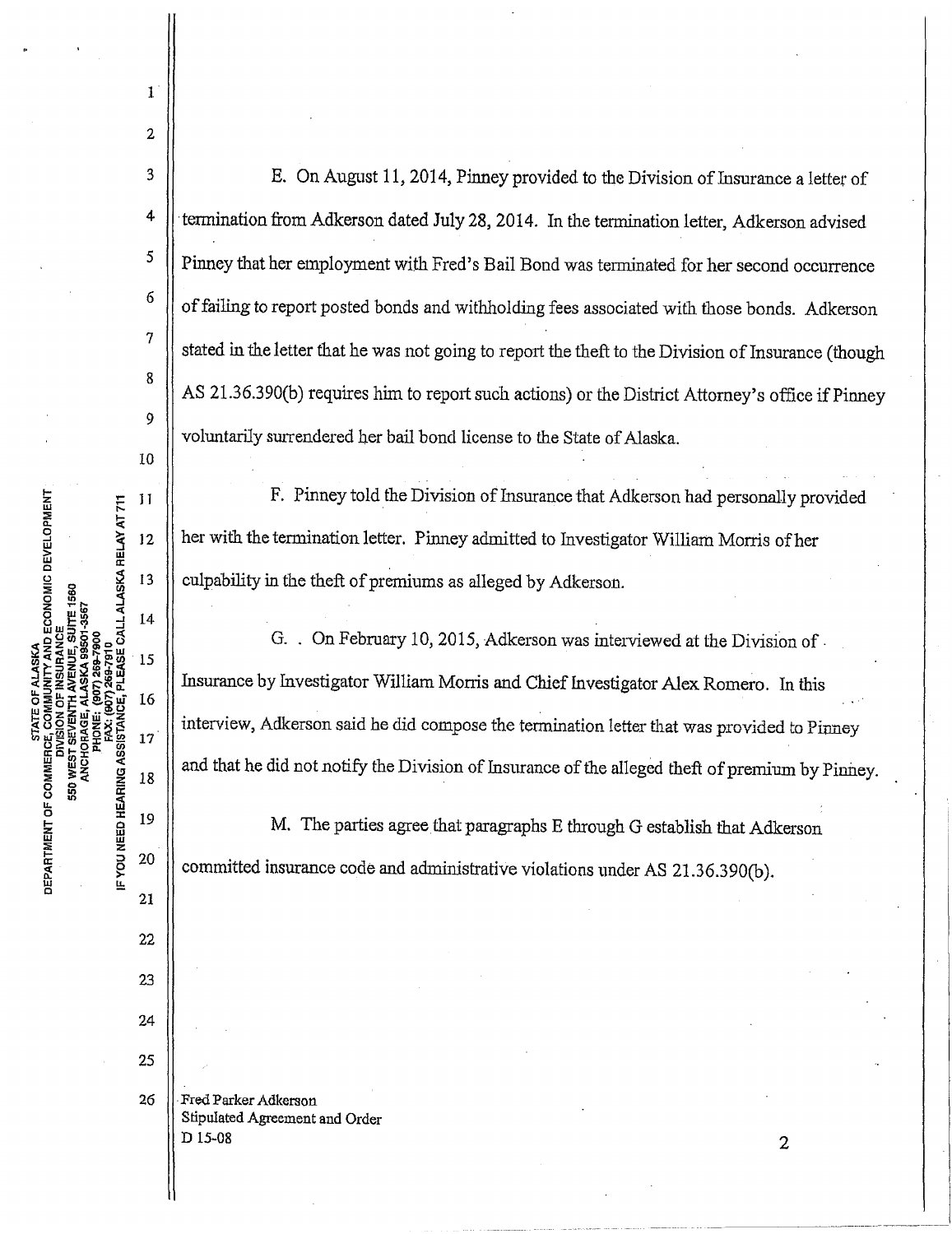## II. TERMS OF AGREEMENT

3 1. Adkerson agrees to waive his right to a hearing and pay a civil penalty under <sup>4</sup> AS.21.36.910 in the amount of \$2000 with \$1500 suspended. The unsuspended penalty in the  $\frac{5}{4}$  amount of \$500 is payable at the time Adkerson has been notified that the director has signed  $\begin{array}{c|c} 6 \end{array}$  the order adopting this agreement.

8 $\parallel$  2. Adkerson's Alaska Bail Bond Limited Producer license number 0000002912  $\mathbf{Q}$  will be suspended for the six months with that entire suspension suspended.

10 3. In the event Adkerson violates Alaska Insurance laws or the terms of this agreement during the next six months, the suspended portion of the penalty referenced in paragraph one may be reinstated. In the event Adkerson violates Alaska Insurance laws or the terms of *this* agreement during the next six months, the suspended portions of the penalties referenced in paragraphs one and two will be considered for reinstatement by the division and subject to any and all sanctions authorized by the insurance code including imposition of additional penalties.

4. Adkerson understands this agreement is not binding on the parties unless and until the director signs the order adopting this agreement.

25 26 | Fred Parker Adkerson Stipulated Agreement and Order  $D$  15-08 3

**TY AND ECONOMIC DEVELOPMENT<br>INRANCE**  $11$ PLEASE CALL ALASKA RELAY AT 711  $12$ 13  $14$ 15 16 **FYOU NEED HEARING ASSISTANCE** 17 DEPARTMENT OF COMMERCE 550 WEST ፩<br>ጄ 18 19 20 21 22

23

24

2

 $\mathbf{I}$ 

7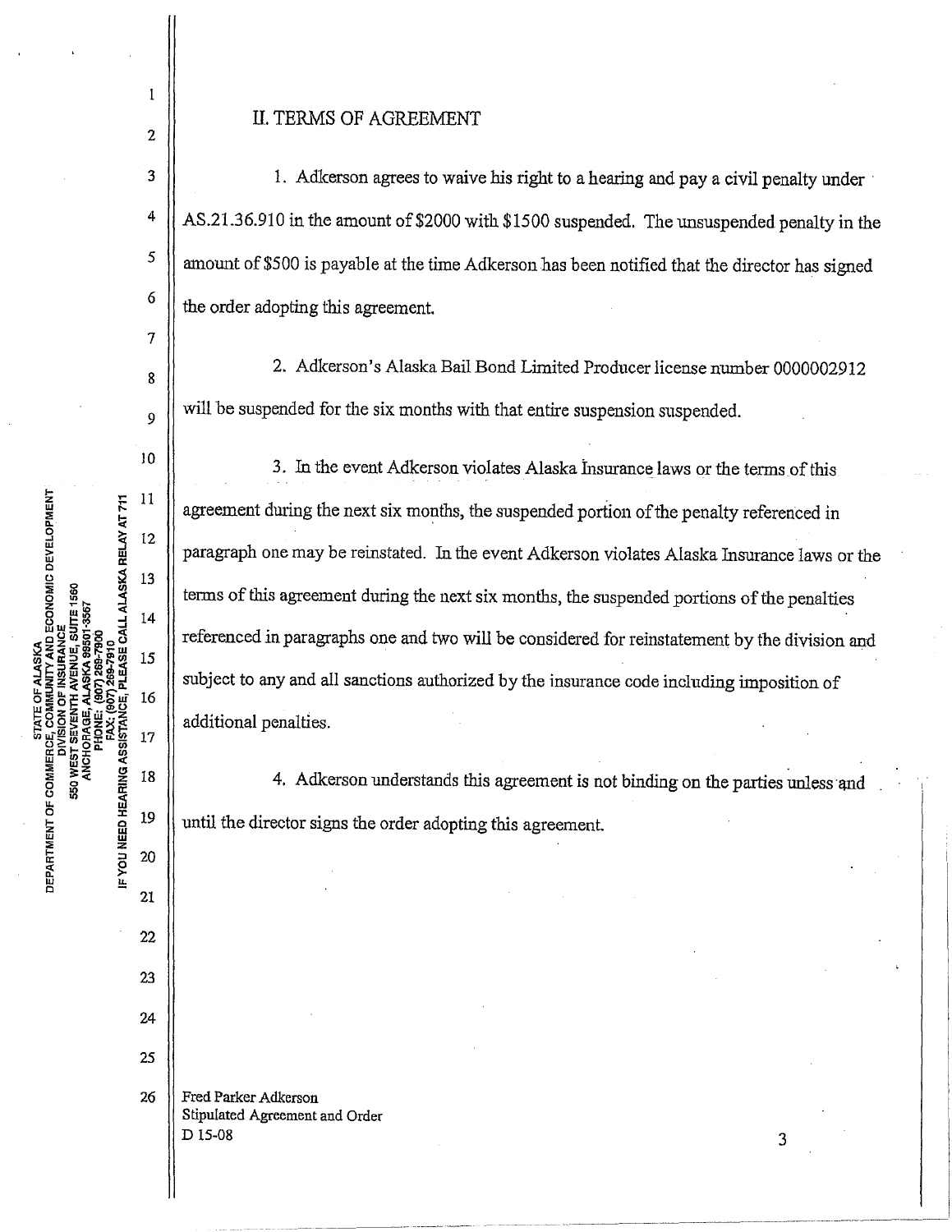1 2 DATED:  $4/2/20/5$ 3 DIVISION OF INSURANCE 4 By:  $\ell$ *5*  Alex Romero Chief Investigator 6  $7 \text{ DATED: } 3/31 /15$ FRED PARKER ADKERSON 8 9 Parker A dkerson 10 11 SE CALL ALASKA RELAY AT 711 Approved as to form and content: 12 12015 DATED: 13 BRIAN M. DOHERTY ATTORNEY AT LAW FOR FRED  $14$ ADKERSON By: Crian M. Dolcenty 15 16 IF YOU NEED HEARING ASSISTANCE, 17 Approved as to form and content: 550 WE 18 19 DATED *l* I 20 CRAIG RICFIARDS ATTORNEY GENERAL  $21$ 22 By:  $\frac{\partial(u)}{\partial\lambda}$ Erin *K*: Egan 23 Assistant Attorney General 24 25 26 | Fred Parker Adkerson Stipulated Agreement and Order D 15-08 4

**A**<br>ND ECONOMIC DEVELOPMENT

DEPARTMENT OF COMMER